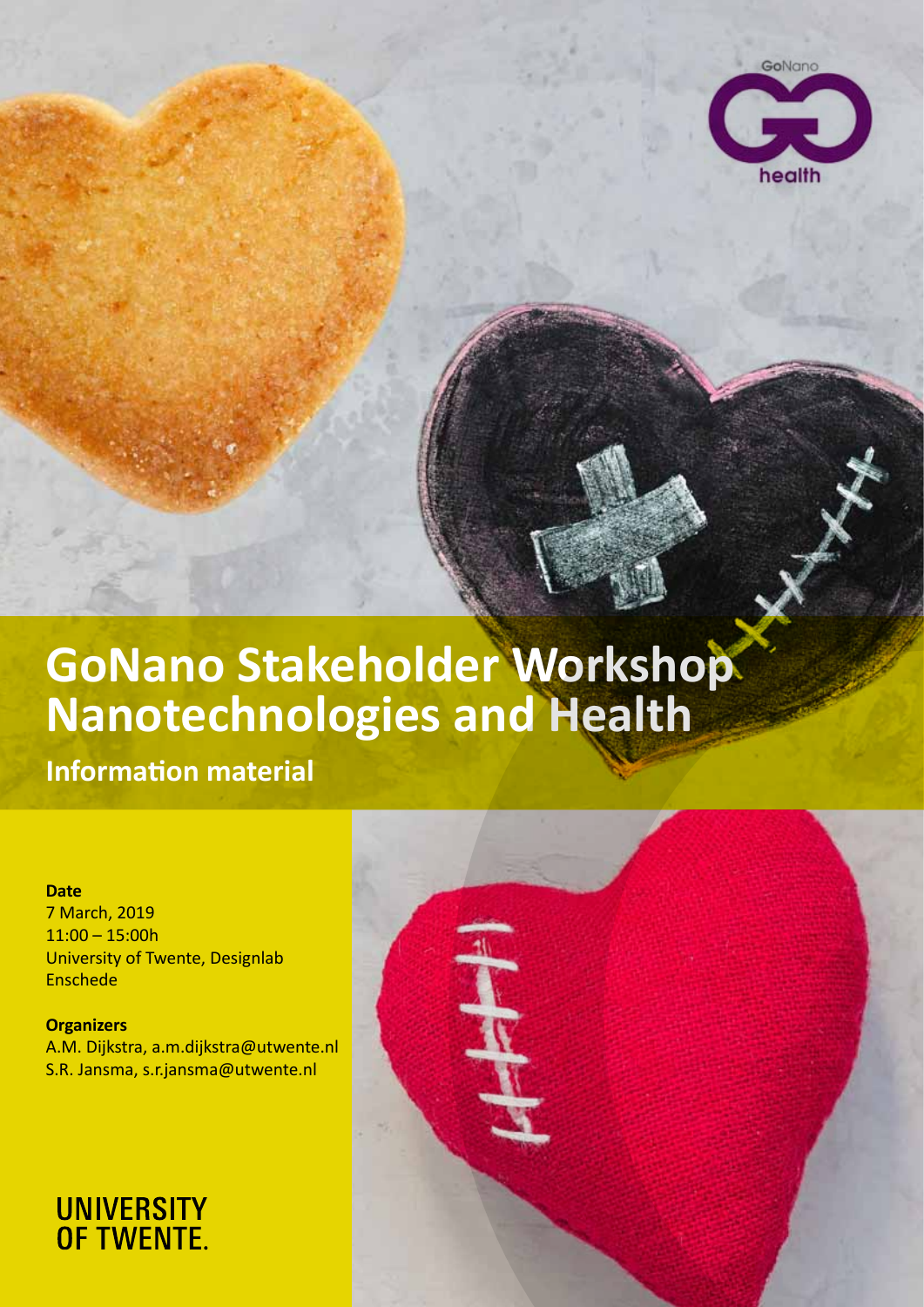### **About the meeting**

Thank you for participating in this GoNano stakeholder workshop on nanotechnology and health. Professional stakeholders (researchers, engineers, industry, civil society organisations and policy) will work together to co-create new solutions for future nanotechnology innovation, with a specific focus on health.

### **About the Gonano project**

GoNano is an EU-funded project that enables cocreation between citizens, civil society organizations, industry, researchers, and policy makers across Europe to align future nanotechnologies with societal needs and concerns. GoNano aims to explore how researchers can work with citizens and professional stakeholders to create novel suggestions for future nanotechnology products.

The GoNano project is built on the assumption that nanotechnologies are more likely to gain broad acceptance if they take public values and concerns into account at early stages of innovation. Therefore, a co-creation methodology has been designed, which will be conducted in three different thematic areas (Food, Health, and Energy). In this co-creation process, wishes, needs and product suggestions of both citizen and professional stakeholders are taken into account by means of a face-to-face citizen consultation, a stakeholder workshop, an online citizen consultation and a second stakeholder workshop (see Figure 1 for a visual representation). The aim of the co-creation process is to end up with nine products and/or research suggestions (three for every thematic area). This information brochure serves as input for the first stakeholder workshop in the area of health.

The co-creation process in the health area is led by the University of Twente (UT). Based on interviews with various stakeholders from all over Europe, three application areas of health and nanotechnology were defined: health monitoring, diagnostic devices and regenerative medicine. In October 2018, 50 citizens from the Netherlands provided suggestions and ideas for the development of nanotechnology in these application areas (please see a summary of the results below). This stakeholder workshop builds on the outcomes of the citizen consultation and explores how structured interactions between stakeholders can lead to specific design suggestions. This is the first of two workshops: the second workshop will be organised in October 2019.



### **What do we expect from you?**

### **GoNano project** Governing Nanotechnologies through societal engagement

During the workshop, stakeholders with varying backgrounds will discuss and explore possibilities for new product design in the health area and ways to include the needs and values expressed by citizens. Every stakeholder has its own perspective, knowledge and expertise, directly or indirectly linked to nanotechnology. By linking different perspectives and expertise, we aim to come up with new insights and specific suggestions for future development of health technologies.

### **What will happen after this meeting?**

- 1. GoNano researchers will analyse the outcomes of this stakeholder meeting about requirements for designing future nanotechnologies for applications in healthcare.
- 2. In Spring 2019 citizens across Europe will receive an invitation to evaluate the innovation ideas from the stakeholder workshops.
- 3. In another round of stakeholder workshops, researchers, engineers, industry, civil society and policy representatives will re-work the design suggestions.
- 4. GoNano researchers will present the results to EU policy-makers and make the results available online, together with teaching material that show how people could work with citizens to develop innovative product designs.

### **Organization**

Knowledge base

**WP2 RAISE AWARENESS SECURE STAKEHOLDERS ENGAGEMENT SHARE RESULTS AND BUILD CONVINCING CASES IMPACT WP1 WP3 & WP4 WP5 & WP6 & WP7**



*GoNano co-creation process*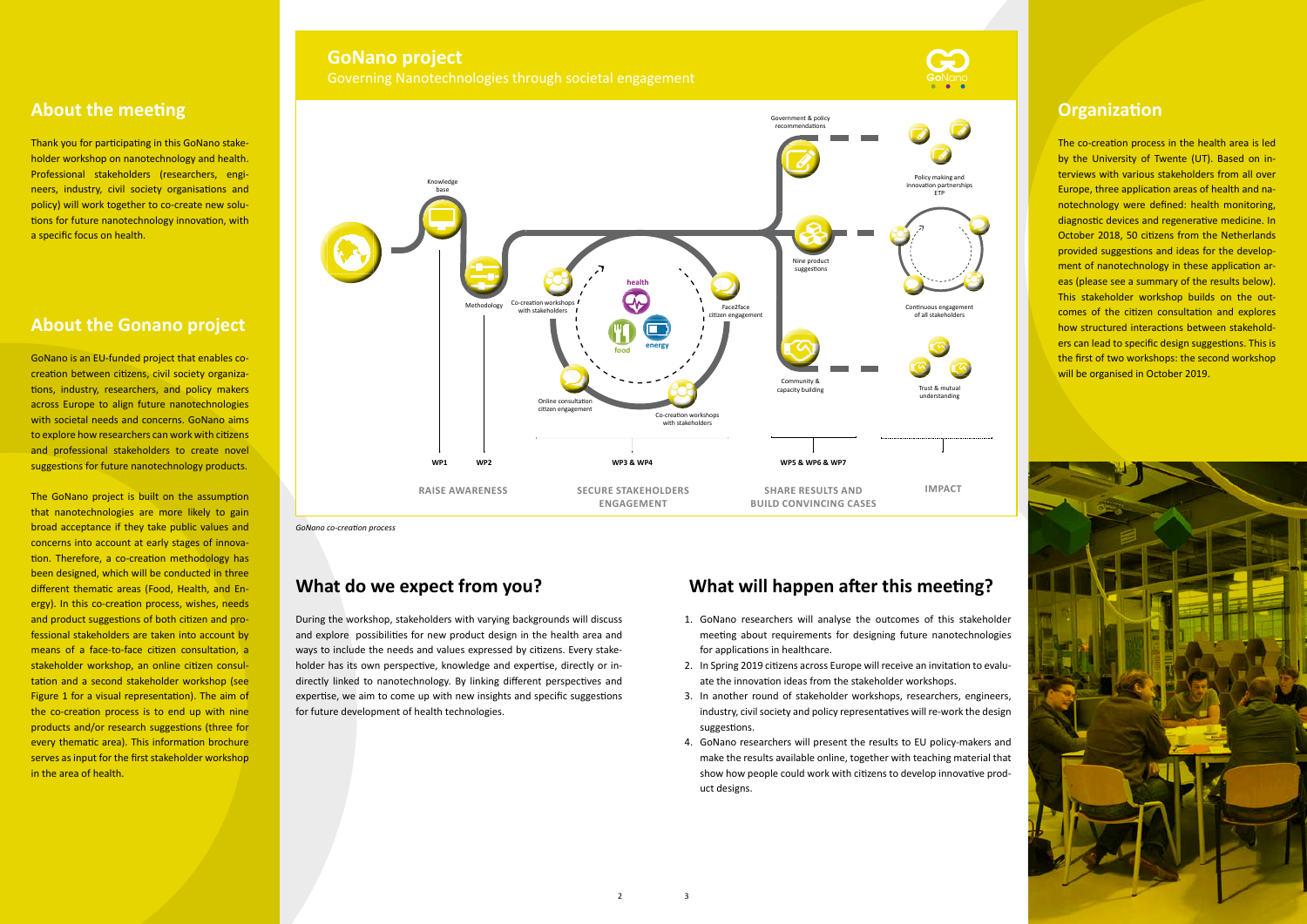Nanotechnology is the study, design, creation, manipulation and use of materials, devices or systems at extremely small scales of 1-100 nanometer (nm). By way of comparison, a human hair is approximately 80,000 - 100,000 nm wide.

By working on such a small scale properties of existing materials can be manipulated and improved, or new materials with novel properties can be designed. These properties can be physical, chemical, electrical, mechanical optical or magnetic. Nanotechnology offers great promises for solutions on environmental, health and food challenges. In the area of health it is applied for detection of symptoms, monitoring, tissue regeneration, drug delivery and imaging. Various nanomaterials and structures are used, such as:

- Nanomaterials to make smart skin patches for wound healing;
- Nano-encapsulation for targeted delivery of drugs;
- Nanoparticles used as contrast agents improving MRI signals, or as drug delivery systems;
- Nanosensors enabling non-invasive measurements of large number of parameters, e.g. biomarkers from urine or breath;
- Nano-bio and synthetic technologies enabling regenerative medicines.

Based on these nanosystems and structures, which all are labelled as 'nanotechnologies', various potential applications are developed in the health area.

### **Application areas**

Interviews with various stakeholders conducted across Europe as part of the GoNano project, highlighted three important application areas for nanotechnology in health: monitoring devices for health, early-diagnostic devices and regenerative medicines.

> These promising developments in nanomedicine also carry a range of ethical, social, legal and regulatory questions in their wake. Ethical questions include privacy, autonomy (e.g. regarding brain implants) and the patient's right to decide whether to be informed about diagnosable but incurable dis**reases.** Social issues include the affordability **nealth disorder in the healthcare system, changing notions of Alzheimer's disease, or Alzheimer's disease, or A** tems able to lealth and disease, or potential shifts in respong of artificial **come in the sibility from centralized hospitals to general prac-**Regenerative **titioners and from healthcare professionals to** the develop-  $\blacksquare$  the individual patient.

#### **Monitoring devices for health**

Nanosensors may help to create better insight in an individual's health status by measuring health values. Proponents of this technology expect that through the collection of health data, nanosensor might be promising for leading to a shift in the healthcare system from curing diseases to preventive healthcare. Nanosensors could increase the awareness of the consequences of an unhealthy lifestyle.



#### **Diagnostic devices**

diseases and **European regulations define the regulatory con**onalization of **text for nanotechnologies. The medical devices** e materials. **The regulation is the only regulation dealing with** state of the health products that contains specific nano pro**knowledge and as he waits for the waits for the news. It provides a definition of nanomaterials** and contains approval procedure, safety assessment and labeling provisions on nanomaterials. This regulation stresses the need for special care when devices contain nanomaterial that can be released in the user's body. Special care must be taken when using nanoparticles with high or medium potential for internal exposure. Such devices should be subject to the most stringent conformity assessment procedures.

Devices for early diagnosis typically include the development of integrated multifunctional devices allowing for fast and cheap medical diagnostics. Based on nanotechnology, devices are being developed that can measure biomarkers in blood, urine or breadth in a cheap, fast and sensitive way. Devices are now being developed to be implemented in hospitals, but might be available for citizens in the future.



#### **Regenerative medicine**

Regenerative medicine focuses on the development of systems able to replace lost or impaired body functions such as engineering of artificial skin tissue, cartilage and bones for autologous implantation. Regenerative medicine also explores biocompatibility of implants through the developthat looks a bit is a bit is a bit is a bit is a bit like a bit like a bit like a bit like a nosevent biofilm formation associated with a number of infectious diseases and implant-associated infections as well as through nano-functionalization of surfaces and intelligent, non-toxic, biodegradable or bioactive materials.

## **Ethical, legal, social and regulatory issues**

Other regulations, including regulation on the authorization and supervision of medicinal products for human and veterinary use, the directive on good clinical practice or the regulation on clinical trials on medicinal products for human use also apply to healthcare products although none of these regulations include nano-specific provisions.

### **Nanotechnologies and health**

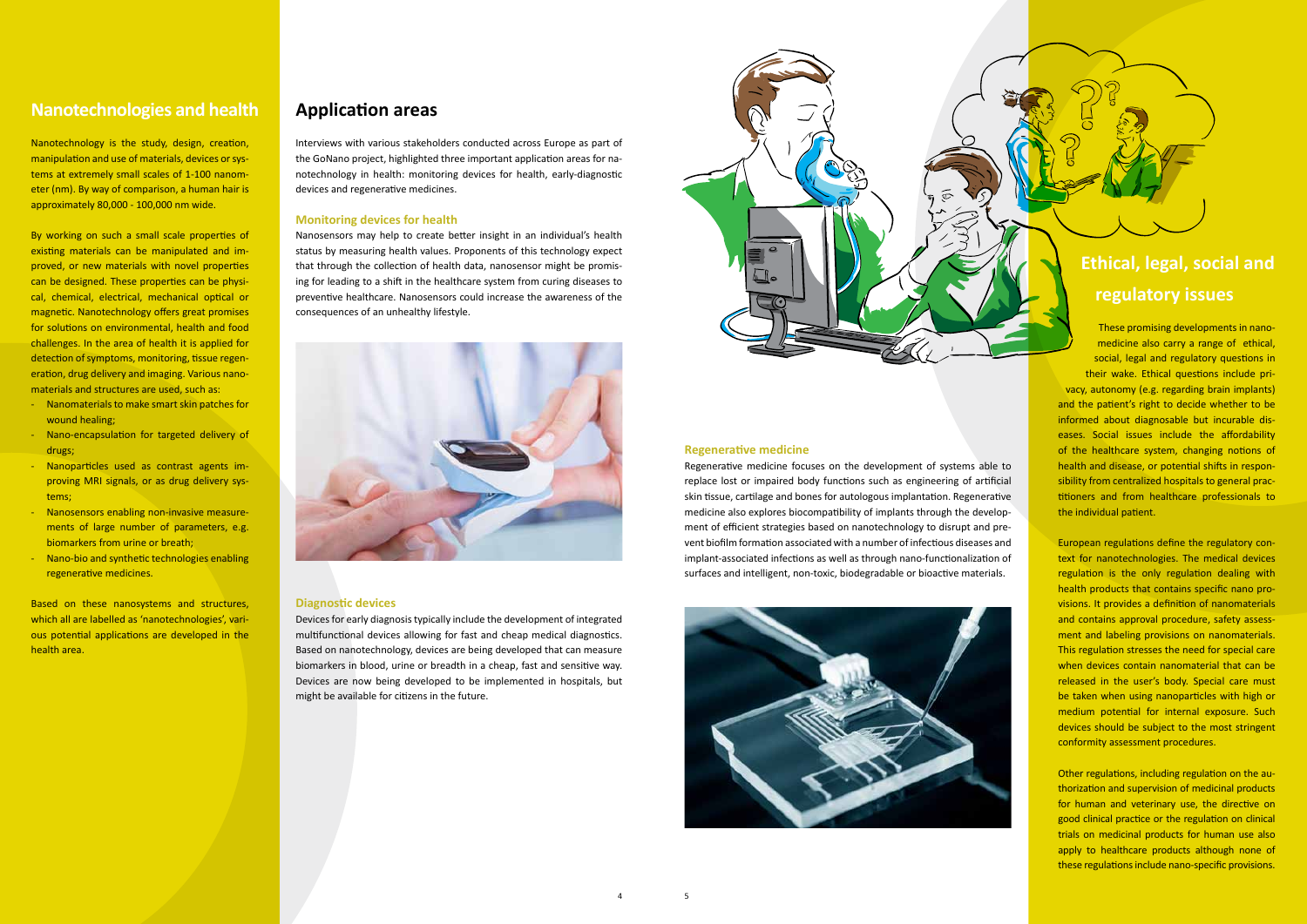- 
- 
- 
- 
- 
- 
- 
- 
- 

#### **Safety**

Participants questioned whether some invasive technologies (e.g., implanted nano-chips) might be harmful or not. However, they emphasized that it was not a dealbreaker, in when these technologies could improvement treatment of diseases. This was also the case with regenerative medicines: participants had doubts about its safety as they were not familiar with the effects and working principles of the technology, but in general they could see the benefits of it.

#### **Suggestion/requirements mentioned by the participants:**

- Inform and educate people about working principles of nanotechnology and its potential risks;
- If possible, try come up with a non-invasive alternative.

#### **Well-being**

Participants were positive about the potential for preventive healthcare with monitoring technologies. However, they emphasized that they did not find it an attractive idea to be constantly aware of health indicators in case of monitoring devices and or diagnostic devices. Also, they had concerns regarding the interpretation of data when these devices were used by citizens without a health professional, and how citizens could deal with a margin of error. Furthermore, participants emphasized



#### **Accessibility**

Participants were afraid that health technologies could polarize society in terms of rich vs. poor, digital skilled vs. non-digital skilled, and religious vs. non-religious. They posed their concerns, that a considerable group of people would not know how to use monitoring and diagnostic devices, and that the digital gap would influence accessibility to health technologies. Furthermore, regarding regenerative medicines, citizen emphasized that this could lead to a differentiation between religious and non-religious people. They made a comparison with vaccinations.

#### **Suggestions / requirements mentioned by the participants:**

- In case of expensive treatments, such as regenerative medicines, availability should be based on health criteria, not financial criteria (similar to donor organs);
- Don't let religious principle be leading in the development of health technologies, but always give freedom of choice;
- Focus on the user experience when designing the reading device of monitoring and diagnostic devices. Make sure that results are easy to understand, and not multi-interpretable;
- Educate and train people in how to use monitoring and diagnostic devices.

#### **Privacy and security of data**

Participants posed major concerns regarding the privacy and security of personal data that would be collected with monitoring and diagnostic devices. They were especially afraid that data would be available for health insurance companies. Participants were ambiguous about the role of the government in this regard. On the one hand, they thought the government should take the lead in the implementation and regulatory framework of monitoring and diagnostic devices. On the other hand, they thought these devices should be implemented by the market and they would feel less inclined to use a monitoring device when the government would actively encourage these to use.

#### **Suggestions / requirements mentioned by the participants:**

### **Outcomes of the citizen workshop**

On 24 November 2018, 50 citizens from all over the Netherlands gathered at the Designlab at the University of Twente to discuss the future of nanotechnology in healthcare. The session was divided in three rounds: 1) citizens gave their views on the use of nanotechnologies in healthcare by discussing different scenarios that included health monitoring, diagnostic devices and regenerative medicine, 2)citizens designed their ideal health technology, and 3) citizens came up with specific messages to stakeholders.

Based on the output of the citizens, various overarching concepts could be detected, including: safety, well-being, autonomy, accessibility, privacy and security of data, and costs. These concepts will be shortly described by giving a summary of the comments citizens made and linking design suggestions to them which were mentioned by the citizens during the workshop.

- Be careful when communicating from a governmental perspective about these devices (similar with electronic medical record).

### **Costs**

- Make sure that in the design of the device it is clear for users how to use their data / what happens with their data (in terms of collection, storage, and sharing); make sure data is collected and stored in a secure way; - Easy understanding and usable interface vs. possibility to adjust setting and custom-made technology - Ownership of data vs. inclusion of health professional in monitoring data - Educate and inform citizens about health technologies
- Include IT-specialists in the development of sensor technologies, and - Anticipate in regulations on all data that might be available with monitoring and diagnostic devices; (deficit model) vs. creating autonomy, empower citizens and including them in the design (RRI) .
- 

Participants emphasized in several discussions that it was important to take into account the costs of the healthcare system. They were ambiguous whether nanotechnology would limit the costs, or increase the costs. On the one hand, they saw possibilities with prevention of diseases instead of focusing on curing of diseases. Also they saw the potential of personalized medicines. On the other hand, they were afraid that processing all health data could lead to an increase of costs, and that people might become too much focused on their health (including misinterpretations of data). These monitoring and diagnostic technologies might lead to an increase of visits to the GP.

- **Suggestions / requirements mentioned by the participants:**
- Make sure technologies are used in a way that they unburden the health professional, not give an extra burden to them;
- Make sure technologies complement the health professional, and not substitute the professional;
- Make monitoring and diagnostic devices only available for high-risk groups;
- Use technologies to educate and demonstrate people how lifestyle influences their health.

### **Conclusion**

Based on the input of citizens several dilemmas can be detected to take into account when further developing health technologies:

- Autonomy and accessibility to health technologies vs. availability for high-risk groups
- Focus on prevention of diseases vs. limited use of monitoring/diagnostic devices
- Shift to prevention of diseases vs. autonomy of citizen to make use of a technology

that being aware of having a risk of getting a particular disease or being diagnosed with a disease in an early stage could negatively influence mental well-being, especially, when there is no treatment available.

#### **Suggestions/requirements mentioned by the participants:**

- Try to make a shift to prevention of diseases instead of focusing on curing of diseases in the healthcare system;
- Only give a signal when an anomaly is detected (monitoring devices);
- Connect the sensor technology to a device that is being monitored by a health professional or make sure that people use a (diagnostic or monitoring) device under supervision of a health professional;
- Only make early diagnostic tests and monitoring devices available for high-risk groups;
- Don't try to monitor and detect as many diseases as possible, but always keep human's well-being in mind.
- Limit the accessibility of home-test devices;
- Educate and inform people about how to use the devices, and how to interpret the data.

#### **Autonomy**

Participants strongly felt that they should be able to decide themselves which diseases are being monitored or diagnosed for. They also were very clear that they wish to have autonomy over their health data in terms of collection, storage and sharing. Furthermore, participants emphasized that there should always be freedom of choice in whether to use a technology or not.

#### **Suggestions/requirements mentioned by the participants:**

- When designing a monitoring device, make sure that people can adjust the settings in the indicators that are being measured and the type of data that is being shown (e.g., set the margin of error, define signalling references, etc.);
- Make sure that regarding diagnostic devices that citizens can decide what types of diseases is being tested for;
- Make sure that it in the design of the device it is clear for users how to use their data / what happens with the data (in terms of collection, storage, and sharing);
- Learn from the lessons of the electronic medical record, and give citizens the choice whether they want to share their data with a health professional or not, but let hem always be the owner of the data; - Never make a health technology obligatory to use.